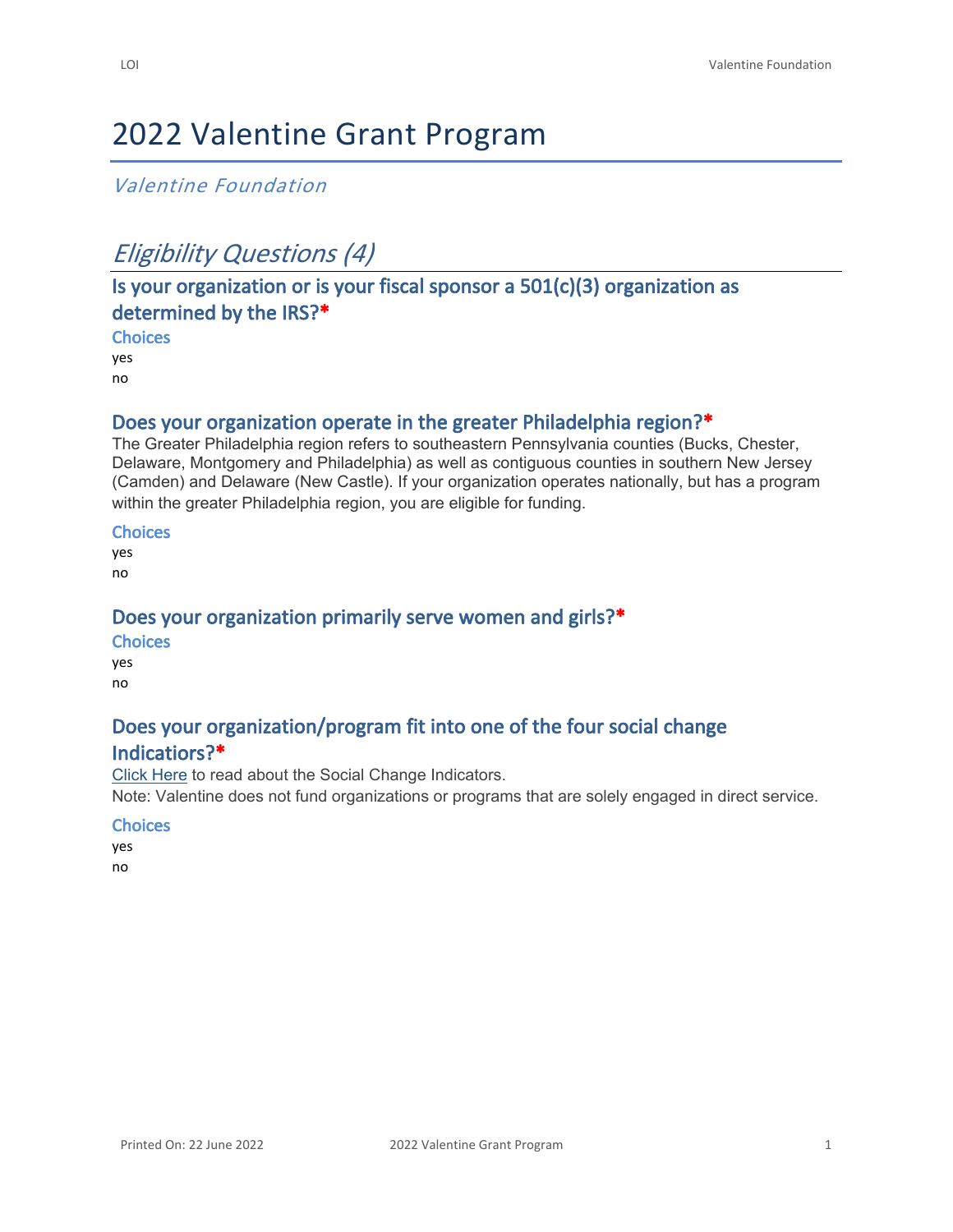# *Valentine Foundation Vision Statement*

#### **Valentine Vision Statement**

The Valentine Foundation envisions a society in which all women and girls thrive. Recognizing the legacy of sexism, gender, and racial oppression, we prioritize funding of organizations that serve Black, Indigenous and People of Color who are women, transgender, and gender-expansive people.

# *Organizational Information*

**Organization Name\*** *Character Limit: 100*

#### **Mission of your organization\***

You may type your mission in the space below or upload it using the upload button. *Character Limit: 500 | File Size Limit: 1 MB*

#### **How does your organization address gender justice?\***

Please give examples of how your organization addresses gender justice- examples: board representation, policy towards sexual harassment, constituency of staff, constituency of people served.

*Character Limit: 1500*

#### **How does your organization address racial justice?\***

Please give examples of how your organization addresses racial justice- examples: board representation, policy towards sexual harassment, constituency of staff, constituency of people served.

*Character Limit: 1500*

## **Total number of people served by your organization this fiscal year\***

*Character Limit: 7*

#### **Overall budget for your organization\***

*Character Limit: 20*

#### **Staff Composition**

# **Total number of Full Time Staff Members\***

*Character Limit: 10*

# **Total Number of Part Time Staff Members\***

*Character Limit: 7*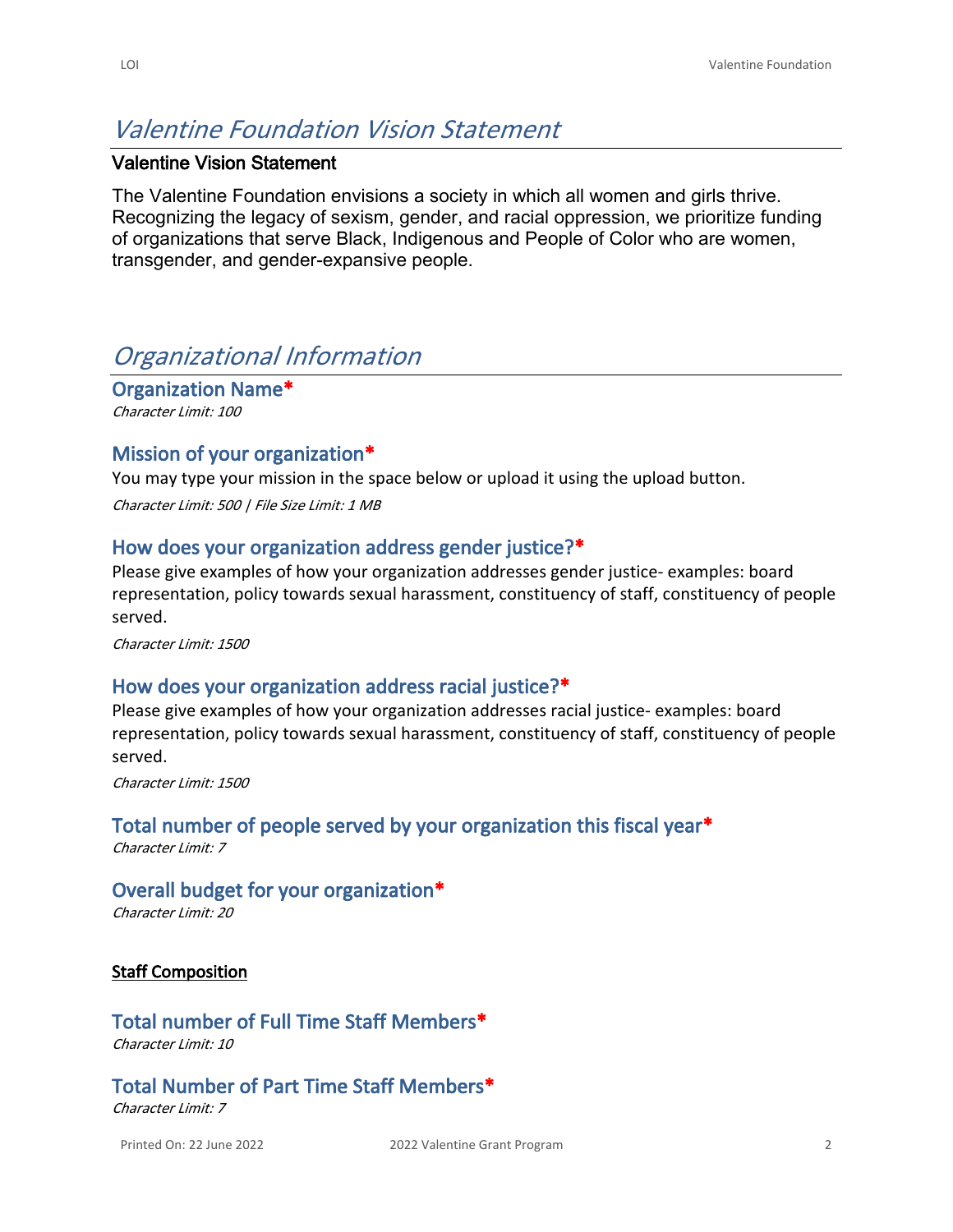# **How many people of color are in senior management?\***

*Character Limit: 100*

# *Funding Request*

**Project Description** *Character Limit: 4000*

#### **Budget for your program**

If applying for program funding *Character Limit: 20*

#### **Amount Requested\***

Maximum amount is \$15,000. *Character Limit: 20*

#### **Funding Request Purpose\***

**Choices** General Operating Support Project Support

#### **Funding request for single or multi-year\***

Funding can be requested for up to three years. First time applicants are NOT eligible for multiyear funding.

**Choices** Single year

Two Years Three years

#### **Social Change Indicator\***

[Click Here](https://www.valentinefoundation.org/wp-content/uploads/2021/02/2021The-Social-Change-Indicators-Matrix_UpdatedNov2019_rev362796.docx) to read about the Social Change Indicators:

#### **Choices**

Shift in Engagement Shift in Definition Shift in Policy Current Position Maintained

## **Does your organization/program target a certain population?**

If your organization or program targets one or more of these populations, check any that apply.

**Choices** Asian or Pacific Islander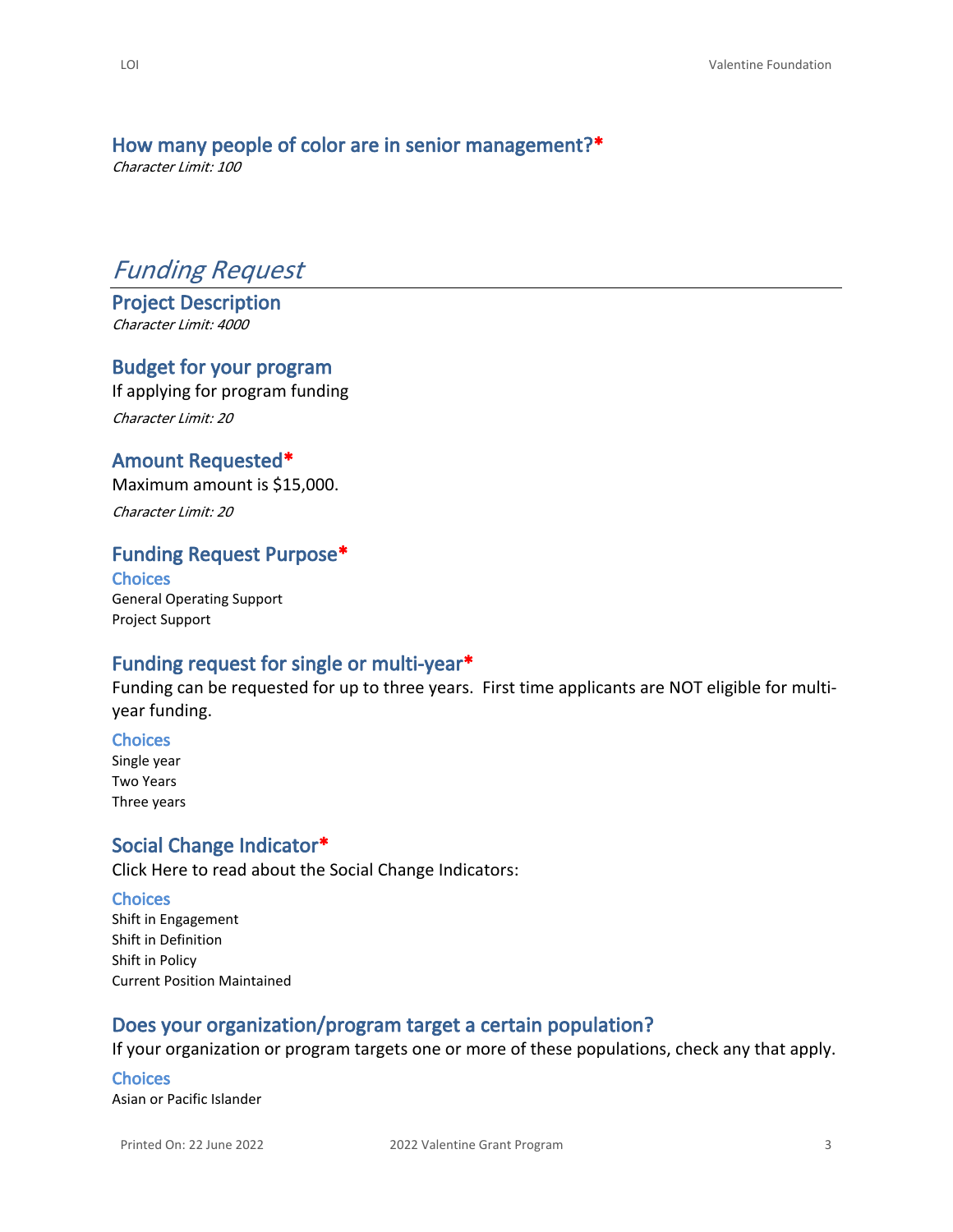Black or African American Hispanic or Latinx Native American of Native Alaskan White or Caucasian A race/ethnicity not listed here We do not target a specific population

### **Target Population\***

#### **Choices**

Cisgender Women/Girls Trans Women/Girls Trans Men/Boys Gender Expansive Adults/Youth

#### **Program area/Proposal focus**

You may choose up to 3 areas

#### **Choices**

Anti-violence Arts Childcare Civil rights Community development Criminal Justice Domestic violence Economic development/ Employment Economic Justice/Workers' Rights Education Environment Family support Health/well-being Housing Political advocacy Reproductive rights Self-esteem/empowerment

## **Is your organization/program open to non-US citizens?\***

- **Choices**
- Yes No

**NOTE TO APPLICANTS**: To ensure that you receive email communication from the foundation please add the email address **administrator@grantinterface.com** to your list of safe senders. For Outlook users the instructions are as follows:

1.On the **Home** tab, in the **Delete** group, click **Junk**, and then click **Junk E-mail Options**.